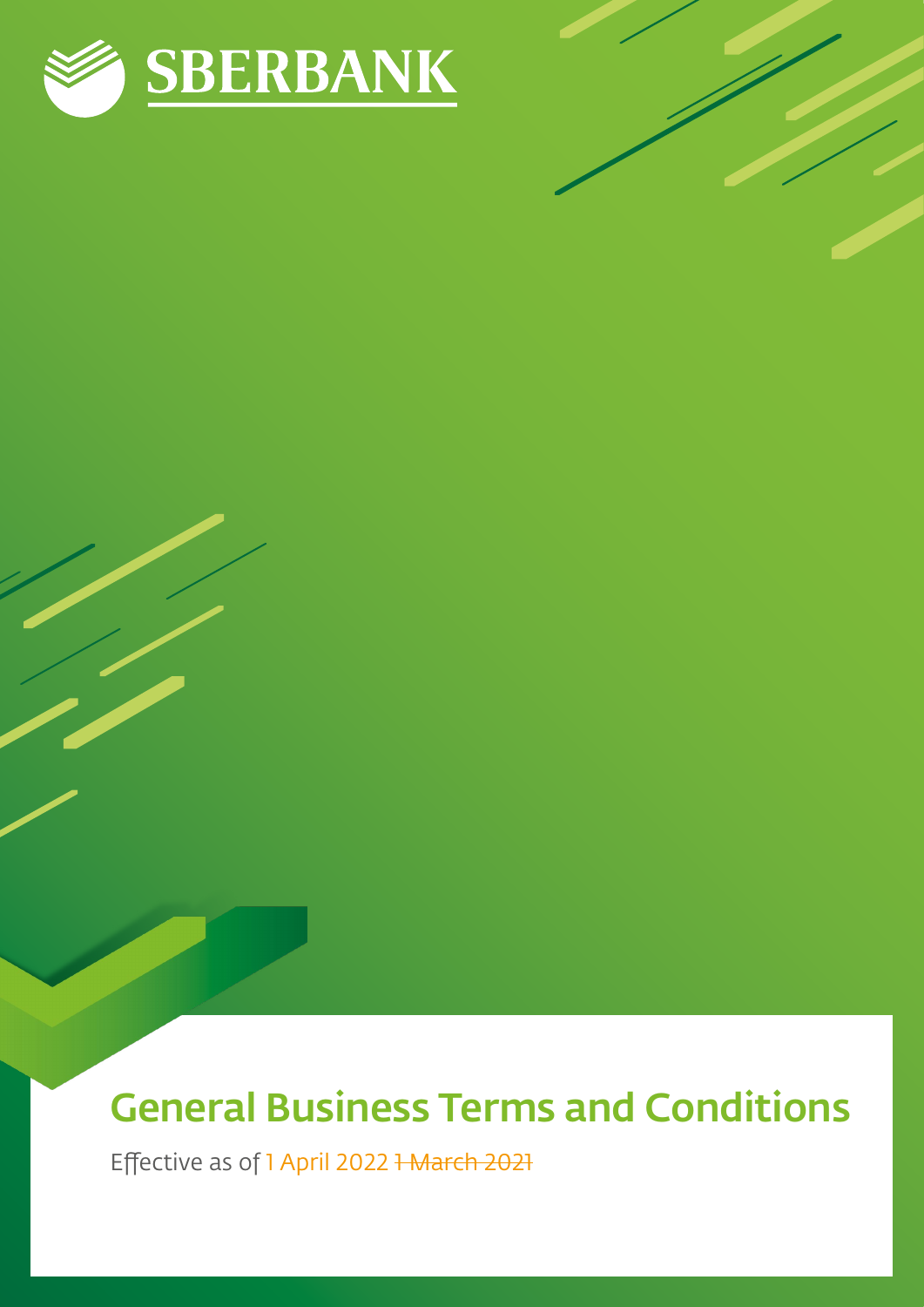# **Introduction**

- (1) Sberbank CZ, a.s., Co. Reg. No. 25083325, registered in the Commercial Register with the Municipal Court of Prague under File No. B4353 ("Bank"), issues in accordance with Section 1751 of Act No. 89/2012 Sb., the Civil Code, as amended, the following General Business Terms and Conditions ("Terms and Conditions") stipulating the binding rules for all types of banking transactions and services executed by and between the Bank and its Clients.
- (2) If any of the provisions of the Agreement governing a particular banking transaction executed by and between the Bank and the Client or any of the provisions of separate business terms and conditions applying to a selected product regulate any matter differently from the general regulation stipulated herein, the respective provisions of the Agreement or separate business terms and conditions prevail.
- (3) The following Terms and Conditions and other documents of the Bank may and can be translated into foreign languages. Unless agreed otherwise, the Czech version thereof prevails in case of discrepancies.
- (4) Any capitalised terms used herein have the meaning defined in Part Three/Clause I hereof.

# **Part One/ General Provisions**

## **Clause I/ Bank Secrecy**

- (1) All banking transactions, financial services (including Account balance and deposits) are subject to bank secrecy under Section 38 of Act No. 21/1992 Sb., regulating banks, as amended. Information being subject to bank secrecy may and can be disclosed by the Bank without Client's consent only in cases provided for by law and upon a written request made by the authorities and persons stipulated by law.
- (2) In executing its rights and duties, the Bank acts prudently. Information regarding the Client's bank account and identification details as well as information evidencing the Client's solvency and trustworthiness may and can be disclosed by the Bank to the interbank information system whereby the Client has the right to review the said information stored in the relevant database if it concerns the Client or a legal entity the Client represents.
- (3) Information subject to bank secrecy may and can be disclosed by the Bank to the Sberbank group members and third parties; however, only to the extent necessary to provide for the performance of the Bank's activities and negotiations (if any) regarding the transfer of rights and duties under the Agreements.

#### **Clause II/ Client Identification**

(1) In entering into the Agreement and at any time during the business relationship, the Client must prove the Client's identity to the Bank against a valid identification card (private individuals) or against a valid document proving the Client's establishment, existence and authorisation to act on Client's behalf (legal entities), or (iii) prove to the Bank their identity or legal existence using the Banking Identity services offered by BankID. The said identification documents must be presented in the original copy; or in the officially verified copy if this is customary. The Client explicitly acknowledges that if the Client fails to provide the identification details and assistance to verify the Client's

identity to the extent stipulated by law the banking transaction requested by the Client will be obligatorily refused by the Bank.

- (2) The Bank is not obligated to accept copies of an entry in the Commercial Register (or other similar documents certifying the Client's registration in the respective public register) issued six and more weeks before being presented to the Bank.
- (3) If the Client is represented by a proxy specified in a general power of attorney, the Bank may and can request that a special power of attorney be presented even if the same is not required by law. At the same time, the Bank may and can request that the Client perform certain legal acts in person and/or be represented by the Client's governing bodies.
- (4) The Client acknowledges that the Client can prevent the Bank from photocopying the Client's identification documents; in which case the Bank may and can write down and record the Client's identification details instead.

#### **Clause III/ Duty to Inform**

- (1) Depending on the type of banking transaction provided, the Bank may and can require the Client to present documents or information which the Bank needs for due fulfilment of its contractual and legal obligations (documents relating to the Client's business activities, ownership structure, beneficial owner, stockholders with at least a 20% share, etc.). Unless the necessary assistance and/or required documents/information are provided, the Bank is not obligated to execute the banking transaction in question.
- (2) Unless agreed otherwise, the Client must, promptly and in a demonstrable manner, notify the Bank as of all changes to the information stated in and/or related to the Agreement. The Client must in particular notify the Bank as of any changes to the first name and surname, company name or trade name, Correspondence Address, registered office, Places of Permanent Residence or Residence, tax residence, telephone or email contact, beneficial owner, stockholders, and persons authorised to act on behalf of the Client.
- (3) The Client must notify the Bank promptly in writing as of any circumstances able to affect the fulfilment of Client's obligations to the Bank. In particular, but not limited to, the Client must notify the Bank as of: initiated insolvency proceedings, issued distrainer, commenced liquidation, business sale, property transfer acceptance, new legal form, merger or other transformation, etc.
- (4) The Client must notify the Bank promptly in writing as of any circumstances which could lead to unjust enrichment of third parties and/or increased risk that the Client's funds could be misused. In particular, but not limited to, the Client must notify the Bank as of: lost/stolen identification documents, access codes to the Direct Banking Products and telephone communication, chequebook, the Token, the Payment Card, company seal, etc.
- (5) The Client must notify the Bank in writing as of any circumstances clearly known to the Client as connecting the Client to other Clients included in a group of connected clients as defined by the relevant measures of the Czech National Bank; or making the Client to be viewed a person or entity with a special relationship to the Bank under Section 19 of Act No. 21/1992 Sb., regulating banks, as amended.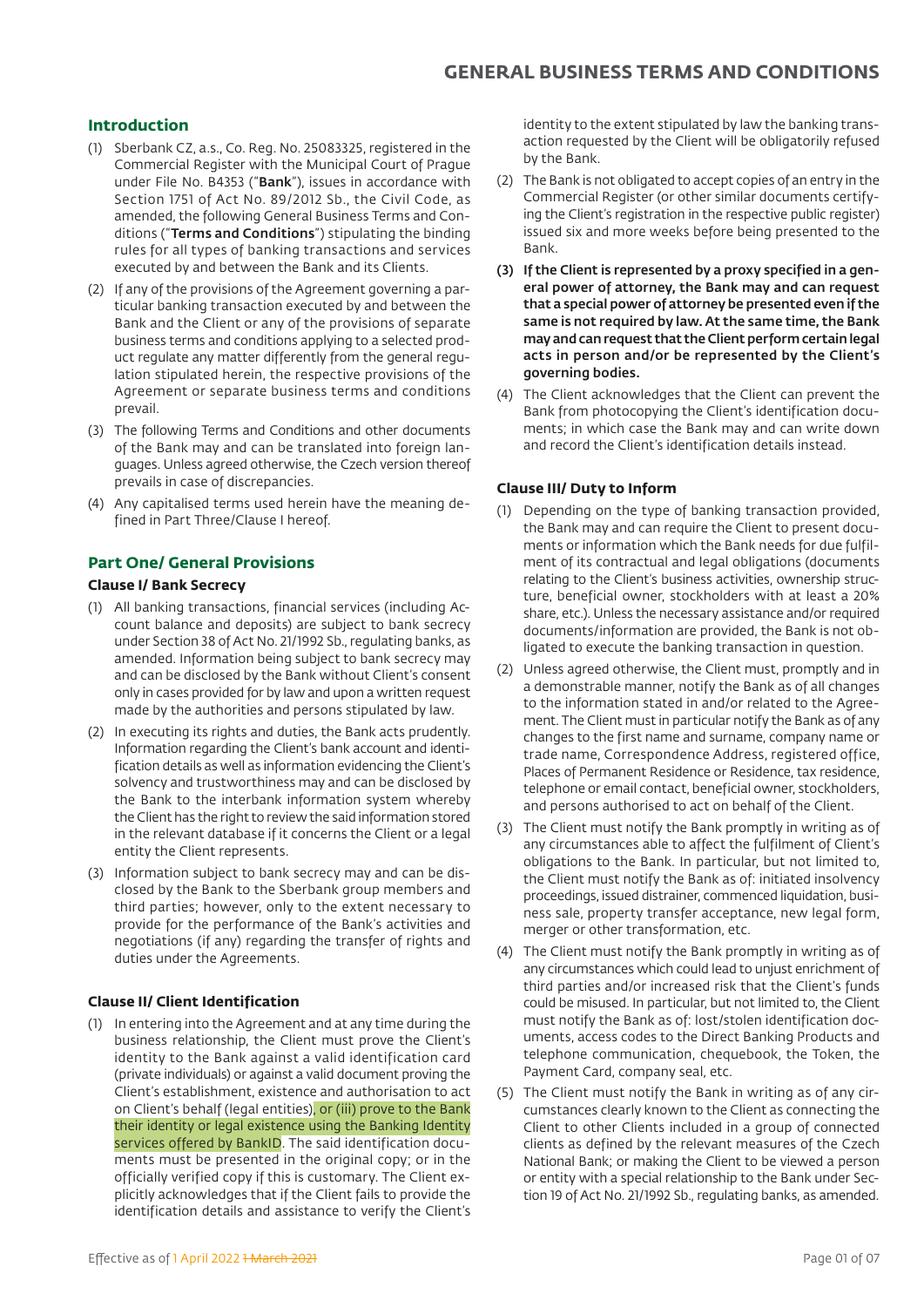- (6) If so requested by the Bank, the Client must notify the Bank as of the origin of funds deposited with the Bank, purpose of the respective banking transaction and, if need be, provide additional information ascertained by the Bank within the extent stipulated by law. If so requested by the Bank, the said facts must further be evidenced and proved by the Client against respective documents.
- (7) The Client undertakes to notify the Bank without delay as of any decisions limiting the Client's legal capacity.
- (8) If the Agreement is executed in respect of a banking product or service enjoyed by the Client together with other individuals, the Client must notify the Bank in writing as of the respective proportional shares therein.
- (9) The Client must notify the Bank in writing as of the Client's tax residence and do so when executing the Agreement or immediately thereafter; a statement given with respect thereto is not considered to replace a confirmation of a respective state authority used to claim the withholding tax.

### **Clause IV/ Personal Data Protection**

(1) The Bank handles the personal data in accordance with law. The related information is detailed in the document "Personal Data Processing and Protection" handed over to the Client before the Agreement is executed. The said document is available on the Bank's website www.sberbank.cz and at the POS.

### **Clause V/ Deeds and Documents**

- (1) If the Bank is presented documents executed in a language other than Czech, Slovak or English, the Bank may and can request the Client to present a certified translation made at the Client's cost.
- (2) If the Bank is presented documents verified by a foreign authority, the Bank may and can request an additional verification (apostille/super legalization); if the Czech Republic has no agreement with the respective country on mutual legal assistance and recognition of public deeds.
- (3) The Bank is not obligated to verify the authenticity, completeness, validity or objective accuracy of documents presented by the Client unless it has explicitly assumed the said obligation.
- (4) The Bank may and can request that the signature attached to any document not signed in the presence of a Bank's employee be officially verified; the related costs are borne by the Client or the person whose signature is to be officially verified.

#### **Clause VI/ Deposit Insurance**

- (1) Deposits (including interest) in CZK or foreign currency deposited in the Accounts or confirmed by certificates of deposit, deposit slips or other similar documents are insured by law. Information about the deposit guarantee scheme is included in the Account Agreement and Account statement. The deposit guarantee scheme does not apply to drafts and other securities. Compensation for deposits is stipulated in Act No. 21/1992 Sb., regulating banks; the Clients are compensated for their deposits by the Financial Market Guarantee System (Deposit Insurance Fund).
- (2) If the funds deposited in the Account are owned by a party other than the Account Holder, the compensation is paid

to the beneficial owner; of which the Account Holder must notify the Bank upon opening the Account or when executing a respective transaction on the Account. The Account Holder must provide the Bank with identification details regarding the beneficial owner of funds deposited in the Account; to the extent stipulated by law.

(3) If the funds deposited in the Account are owned by multiple parties, the compensation is paid to each such party; pro-rata to their share in the funds deposited in the Account notified by the Account Holder to the Bank upon opening the Account or when executing a respective transaction on the Account. The said parties and their proportional shares must be identified and the veracity of provided information must be evidenced by the Account Holder.

### **Clause VII/ Fees**

- (1) Unless otherwise agreed, the services provided by the Bank are subject to a fee stipulated in the List of Fees valid as at the day the service is provided. The Client undertakes to pay the fees properly and in due time. The fees stipulated in the List of Fees may and can be amended by the Bank and proposed to the Client pursuant to Part Three/Clause III of the General Business Terms and Conditions.
- (2) In furtherance of the agreed interest rates and fees, the Client is also charged the justified costs and expenses for executing, amending and/or terminating the Agreement; in particular the costs of court, administrative or other fees as well as costs expediently incurred for legal services, notaries, experts, and translators or interpreters.
- (3) Unless agreed otherwise, the fees for services provided by the Bank are due immediately and debited by the Bank from the Client's Account opened with the Bank as at the respective day.
- (4) If the fee for the Bank's services is agreed as a fixed amount for a certain period, then, if the Payment Services Agreement is terminated by notice, the Bank receives only the proportionate part of the fee representing the period until the respective Agreement is terminated. As the case might be, the Bank transfers the respective part of the fee to the Client's Account or transfers the same as instructed by the Client.

#### **Clause VIII/ Interest**

- (1) The funds deposited in the Account bear interest at the rate arranged in the Agreement. Unless the interest rate or the method of its calculation is arranged in the Agreement, the interest rate announced by the Bank in the Interest Rates for Deposits as at the day of executing the Agreement for the respective currency/account balance applies. The current interest rates are published on the Bank's website www.sberbank.cz.
- (2) The interest rate may and can be amended by the Bank as stipulated below; the appropriately reduced or increased interest rate is communicated to the Client without undue delay. The interest rate is calculated based on the Reference Interest Rate applied to the previous change compared with the current Reference Interest Rate.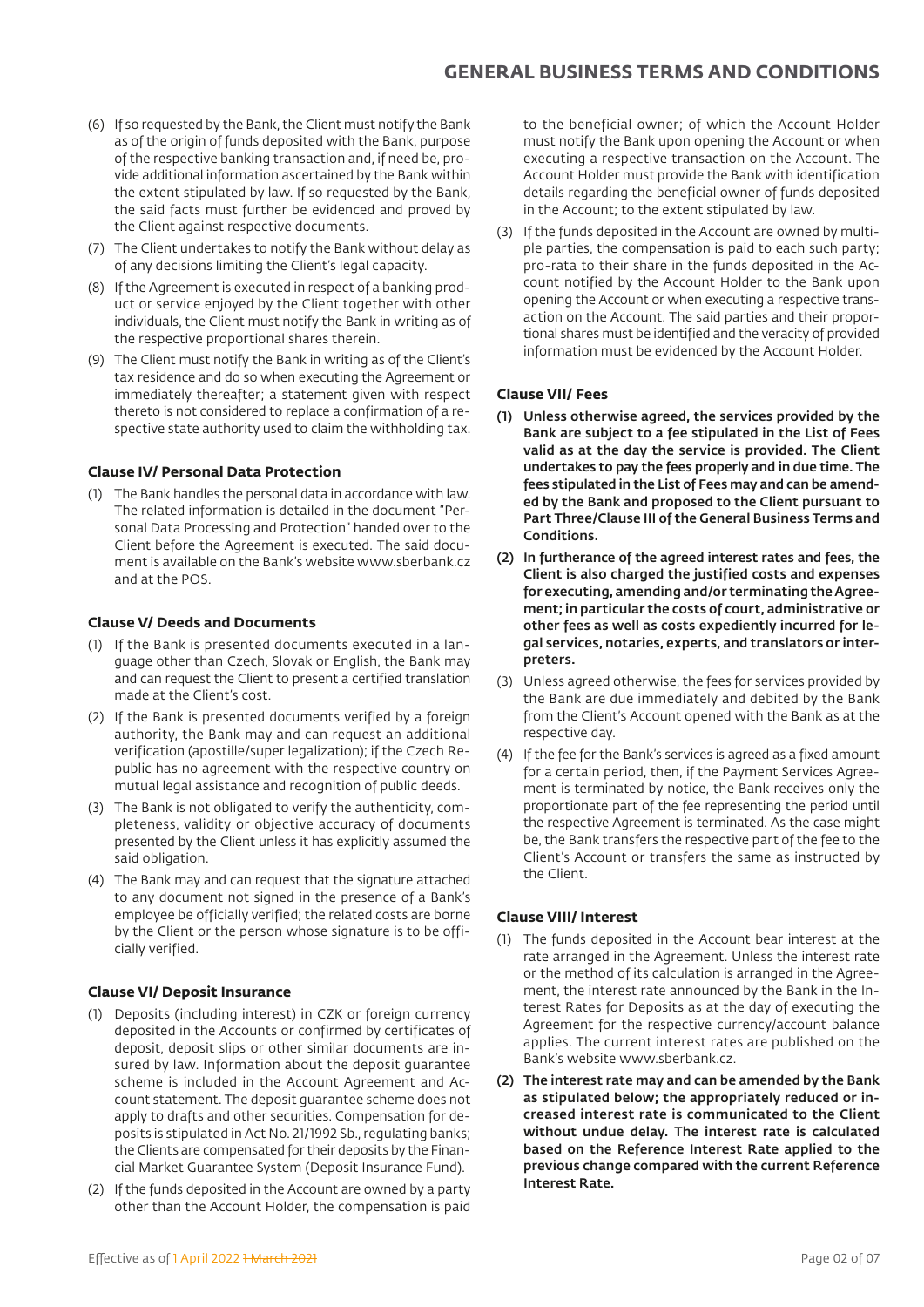- (3) Information as to the changed interest rates is published by the Bank on the Bank's website www.sberbank.cz.
- (4) Credit interest is calculated using the "actual number of days/365" convention; the amount accrued is credited by the Bank in the Account currency on the last Business Day of the calendar month and on the day the Agreement is terminated.
- (5) Debit interest is calculated by the "actual number of days/ 360" convention; the amount accrued is debited by the Bank in the Account currency on the last Business Day of the calendar month and on the day the Agreement is terminated.
- (6) The Value Date of the interest credited to/debited from the Account on the last Business Day of the calendar month as stipulated in paragraph 4 and 5 hereof is the following Business Day. The Value Date of interest credited/debited on 31 December is, however, the first calendar day of the following year.
- (7) The funds deposited in the Account bear interest until the day preceding the day on which the respective funds are debited from the Account; and start bearing interest on the day the respective funds are credited to the Account; these being indicated in the account statements as the Value Date.
- (8) In calculating the daily interest, the resulting figure is rounded off to two decimal places. If the calculated daily interest is lower than 0.005 (five thousandths) in the Account currency, the interest is not credited/debited.
- (9) If the interest rate is below 0% p.a., the Account balance bears interest at the rate of 0% p.a.
- (10) The income from interest is subject to tax deducted by the Bank pursuant to law in force.
- (11) If an incorrectly lower or no tax has been deducted by the Bank, the correct amount thereof may and can be debited by the Bank from the Client's account within three years after the incorrectly low or no tax has been deducted by the Bank.
- (12) The Client may receive preferential interest rates offered by the Bank as part of the Marketing Campaign subject to limited availability in terms of a time period or product. All preferential rates are discretionary. The Bank has the right to modify or cancel the Marketing Campaign at any time.

# **Clause IX/ Bank's Claims**

(1) The Client must maintain a sufficient amount of funds in the Account or other agreed account so that the Client's debts to the Bank can be properly settled when due. If the Agreement stipulates that the Client must secure funds in the Account sufficient to settle any debts arising under the Agreement at the latest on the business day preceding the payoff date, the Bank has the right to place a hold on the funds to settle the debt or part thereof by the end of the respective Business Day until the debt arising under the Agreement is paid off. The Bank may and can offset any of its claims due from the Client against the Account balance. If there are insufficient funds in the Account, the Bank may and can record its claim due on the Client's Account; and claim an unauthorised overdraft fee charged at the interest rate stipulated for current accounts in the List of Fees payable on the last Business Day of the calendar month (added by the Bank to the outstanding principal if not

#### paid). The Value Date of interest debited on 31 December is the first calendar day of the following year.

- (2) The interest rate stipulated for unauthorised overdraft on current accounts may and can be amended by the Bank unilaterally; information as to the amended rate is published on the Bank's website www.sberbank.cz.
- (3) The Bank's claims against the Client may and can be offset by the Bank against the claims recorded by the Client against the Bank; regardless of whether the same are due or not, and further regardless of their currency or legal relations from which they arise; including claims from the Client's Account not yet due. The same applies also to claims barred by statute, not yet due and/or other than enforced by a court decision. If the Bank maintains multiple accounts for the Client, the claims against the Client may and can be offset by the Bank against the claims recorded by the Client against the Bank by debiting any of the said accounts. Mutual claims denominated in different currencies (if any) are converted at the exchange rate announced by the Bank on the day the respective claims are offset.
- (4) If the Bank has multiple debts due from the Client, it may and can determine the order of their payment unless agreed otherwise.

### **Clause X/ Notices and Communication**

- (1) Unless the nature of the provided banking service, nature of the matter and/or explicit agreement implies otherwise, the Bank and the Client obligatorily communicate with one another in writing.
- (2) The Bank sends written documents to the Client:
	- a) electronically as arranged with the Bank in a separate agreement on electronic communication or in other form of secure electronic communication (e.g. via a data box under Act No. 300/2008 Sb., regulating electronic acts and document conversion, as amended); or
	- b) by post to the Client's Correspondence Address stated in the respective contract documents unless agreed otherwise; or
	- c) by email to e-mail address specified in the contract documentation (particularly in the case of an annex to the Agreement, a notice of a change of the Terms and Conditions, Product Terms and Conditions, Bank's Transaction Dispute Rules and Fee List). Sending of written documents via e-mail applies only to documents specified by the Bank.
- (3) Written documents sent by post are deemed delivered on the third business day after dispatch; and on the fifteen business days after dispatch if sent to an address abroad. Written documents not delivered due to the Client's intentional obstructions are deemed delivered. The Client is deemed to have obstructed the delivery in particular where the Client refuses to accept the document or fails to collect the document within an additional deadline, or where the document is returned to the Bank for any reason as undeliverable to the Correspondence Address. Written documents sent via secure electronic communication are deemed delivered at the moment the Bank receives a notification of delivery to the addressee's server. Written documents agreed to be placed at the Bank's branch counter are deemed delivered on the day they are deposited at the counter of the branch maintaining the Client's Account.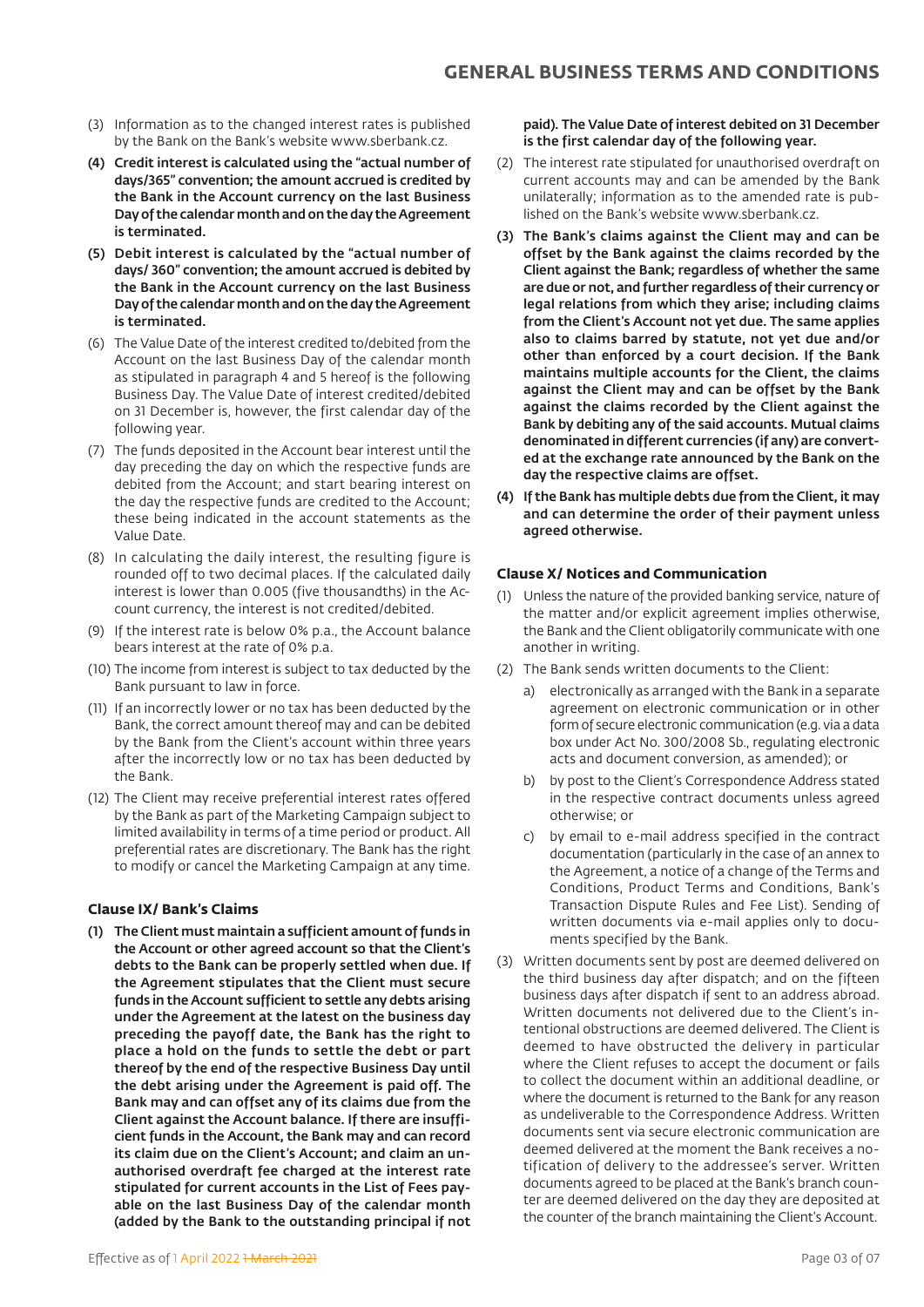- (4) Written documents not delivered due to the Client's intentional obstructions are deemed delivered at the moment the said intentional obstruction arises.
- (5) Any information agreed to be made available via the Electronic Archive can be searched for by the Client via internet banking or other Direct Banking Product.
- (6) Any communication maintained by and between the Bank and the Client by telephone may and can be recorded and the respective records kept, processed and used by the Bank in compliance with privacy laws.

# **Clause XI/ Claims and Complaints**

(1) Any claims and complaints are handled by the Bank in accordance with the Bank's Claims Code available at the POS and Bank's website www.sberbank.cz.

# **Clause XII/ Points of Sale**

- (1) The Bank provides banking services to the Client in particular at the Points of Sale.
- (2) Information as to a closed POS is displayed at the respective POS at least 30 days in advance; and published on the Bank's website www.sberbank.cz.

### **Clause XIII/ Right to Cancel**

- (1) Funds to be yet collected from the respective payer as ordered by the Client (encashment bills of exchange and other securities, etc.) are credited to the Client's Account with the right to cancel the amount already credited: whether or not the said amount is to be collected directly by the Bank.
- (2) The amount already credited to the Client's Account may and can be cancelled by the Bank if the payer:
	- a) refuses to pay the amount; or
	- b) fails to pay the amount properly and in due time; or
	- c) is presumed no to be able to pay the amount given the payer's financial standing, official interventions or other circumstances.
- (3) In furtherance of the foregoing, the right to cancel may and can be exercised by the Bank if the amount collected and transmitted to the Bank has been cancelled with retroactive effect based on the arrangements of a foreign bank with a third party under foreign law.
- (4) Where the right to cancel is exercised legitimately, the Bank may and can prevent the Client from transacting with the credited funds until the obligations of the third party are fulfilled.

# **Part Two/ Compensation for Damage**

- (1) The Bank fulfils its obligations to the Client properly and in due time.
- (2) The Bank must compensate the Client for damage ensuing from the Bank's failure to fulfil its obligations in providing banking services; unless the Bank demonstrates that the said obligations could not be fulfilled due to exceptional, unpredictable and insurmountable obstacles originating on a temporary or permanent basis beyond the Bank's will. The Bank is not obligated to compensate for damage if required by law or contractual agreement. The Bank is fur-

ther not obligated to compensate for damage caused to a person other than the Client. The Bank may and can limit or terminate its operation for a period absolutely necessary; for appropriate reasons worth special consideration.

- (3) The Client bears any loss from unauthorised payment transactions up to EUR 50 in total if such loss was caused by lost/ stolen/misused means of payment.
- (4) The Client bears any loss from unauthorised payment transactions in full if such loss occurred in association with the Client's fraudulent activity; or because the Client, whether intentionally or by gross negligence, breached any of the obligations stipulated in Section 165 of Act No. 284/2009 Sb., regulating payments, as amended.
- (5) The Client bears no loss from unauthorised payment transactions (other than caused by the Client's fraudulent activities) if the fact that the means of payment were lost, stolen or misused could not have been discovered by the Client before the unauthorised payment transaction took place; or if the means of payment were lost, stolen or misused due to the actions on the part of the Bank; or if the loss occurred after the Client had notified the Bank as of the lost/stolen/misused means of payment; or if the Bank did not ensure adequate means enabling the Client to report the said circumstances at any time; or if the Bank breached its obligation to require a strong verification in cases required by law.
- (6) The Bank is not obligated to compensate the Client for damage or other loss ensuing from the Client's decisions and approaches, whether or not made with reference to the Bank's opinion. Costs of damage incurred as a result of a mistake in a delivery or error in telephone communication with the Client or another bank are borne by the Client unless caused by gross negligence on the part of the Bank.
- (7) The Client must compensate the Bank for damage incurred by the Bank as a result of activities requested by the Client as other than the activities to be obligatorily performed by the Bank; the Client must compensate the Bank also for the damage caused by the consequences resulting from the respective Bank's activities that the Client should or could have expected (taking into account the circumstances that the Client should or could have known when filing the request).
- (8) The Bank is not obligated to advise the Client regarding the FX risks or other possible consequences of the financial operations executed by the Client or other banking transactions, or regarding the value of items placed in custody. Nor in the said case must the Bank compensate for damage arising from the consequences of the Client's decisions and selected approaches.
- (9) The Bank is not obligated to compensate for damage incurred by the Client as a result of applying agreed measures or sanctions. If no special arrangements exist, the Bank assumes no obligations other than that explicitly stated in the Agreement and which result from the generally binding legal regulations.
- (10) The Client must compensate the Bank for damage which occurs due to the fact that the Bank is not notified in due time as of the Client's limited legal capacity (or that of other parties authorised to transact with the Client's funds) or as of other Client's limitations to act in relation to third parties.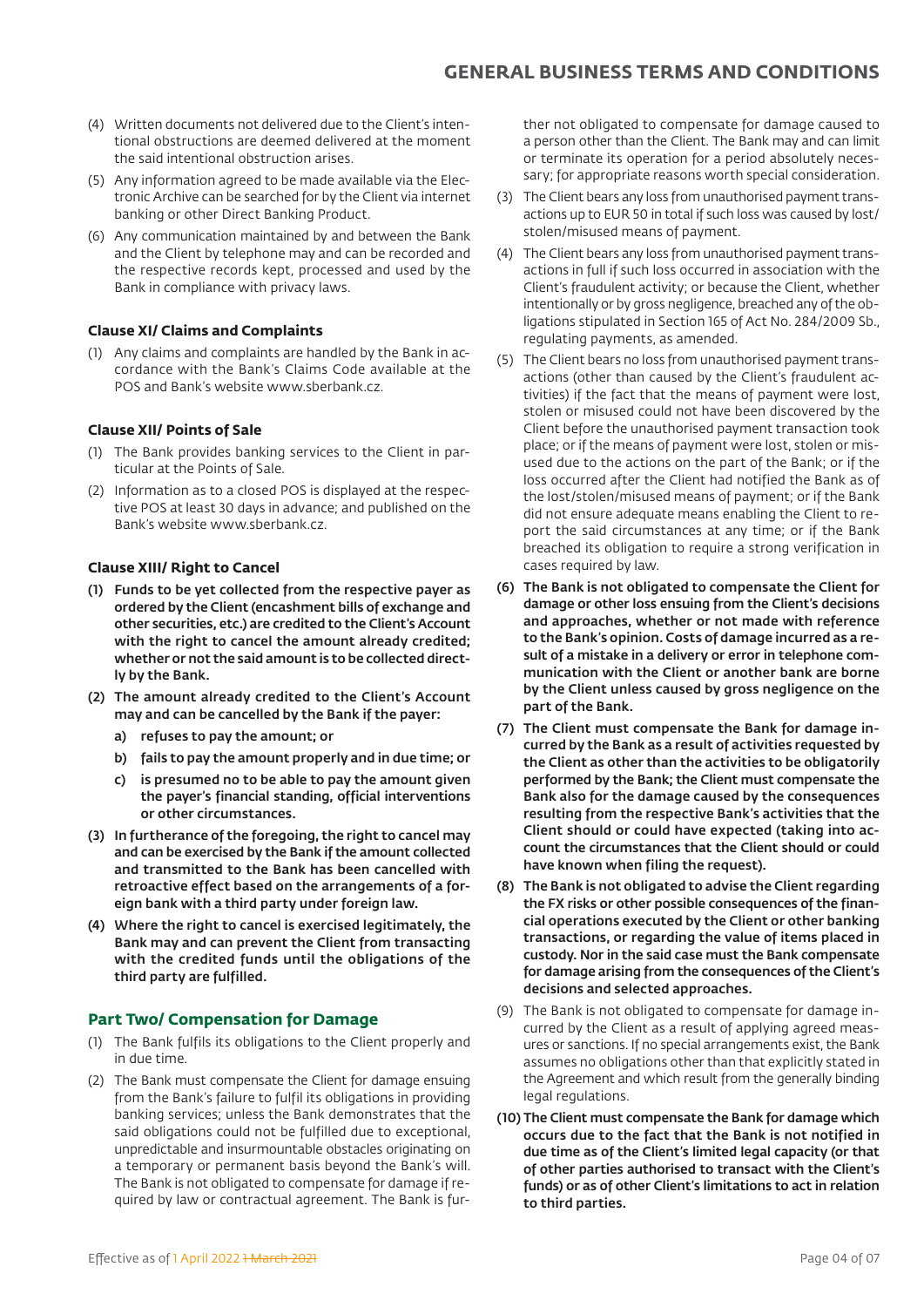- (11) Notification by the Client as of the breached legal obligations and potential consequences thereof does not relieve the Client from the obligation to compensate the Bank in full for damage caused by the said breach.
- (12) If the circumstances change after the Agreement is executed and the Client cannot provide due performance under the Agreement, e.g. due to the Client's deteriorated financial standing or changed situation in the financial market, the Client assumes the risk of the said changes in circumstances and the said change has no influence on the Client's debts and obligations from the Agreement and the obligation of the Client to discharge the Client's debts and obligations under the Agreement.

# **Part Three/ Miscellaneous**

### **Clause I/ Terms and Definitions**

- (1) Business Day a day other than Saturday, Sunday, public holiday or any other holiday pursuant to relevant legal regulations; a day on which the Bank and other involved institutions provide the banking services.
- (2) BIC a banking identification code unambiguously identifying the Bank (aka SWIFT code) consisting of 8 or 11 digits.
- (3) Residence a place stipulated in Act No. 89/2012 Sb., the Civil Code, as amended, as the place where the Client lives with the intention to live there permanently subject to a change in circumstances.
- (4) Banking Identity is digital User authentication (electronic identification means – EIM) through BankID. The Client may log into Online Banking through Banking Identity, prove their identity to the Bank and log into NIA. Detailed information about the Banking Identity is contained in Part IX of these Terms.
- (5) BankID is the application of Banking Identity in the private sector, which is provided by the company Bankovní identita, a.s., ID No.: 09513817.
- (6) Value Date a decisive day on which the interest accrued in the funds deposited in the Account are credited to/debited from the Account.
- (7) Routing Key an instruction given by the Bank to the Client in order to submit a payment to the Bank other than in an ordinary way.
- (8) Available Balance the momentary balance of funds in the Account based upon the final ledger balance from the previous Business Day while considering payment transactions executed up to the given time (e.g. outgoing credit transfers, direct debits, incoming credit transfers, cash deposits or cash withdrawals, executed or charged Payment Card transactions, etc.) and considering any agreed overdraft and after deducting the blocked amounts (if any).
- (9) Small Entrepreneur a party having communicated or demonstrated to the Bank at the Bank's request the fact of having fewer than 10 employees and an annual turnover or balance sheet of less than EUR 2,000,000; the satisfaction of the terms and conditions stipulated in the first sentence is judged on the day the Agreement is entered into with the Bank or on the day the Agreement is amended if the purpose of such arrangement is to reflect only the changed satisfaction of the terms and conditions according to the first sentence or on 1 November 2009 if the Agreement was executed prior to that day.
- (10) Electronic Archive an electronic box arranged via internet banking or other Direct Banking Product; used by the Bank to provide the Client with information regarding the contractual relationships between the Bank and Client, account statements, etc.
- (11) Client a private individual/legal entity: using the Bank's services arranged in the Agreement; dealing with the Bank regarding the execution of the Agreement; and/or authorised by the Account Holder to transact with the funds in the Account.
- (12) Correspondence Address the Client's address provided by the Client to the Bank for the communication purposes.
- (13) FX Rates the FX rates established and used by the Bank displayed at the POS and published on the Bank's website www.sberbank.cz.
- (14) Account Holder a private individual/legal entity having entered into the Account Agreement with the Bank; or a legal successor of the said private individual/legal entity.
- (15) Marketing Campaign a special offer subject to limited availability in terms of a time period or product published by the Bank on the Bank's website www.sberbank.cz; may be modified or cancelled by the Bank at any time.
- (16) Permanent Residence a place stipulated in Act No. 133/2000 Sb., regulating the register of citizens, as amended, as the address in the Czech Republic selected by the citizen; usually the place where the citizen works and/or has a family, parents or residential premises.
- (17) NIA (National Identification Authority) is the application of Banking Identity in the state sector (i.e. eGovernment services), which the Clients may use to log into the National Point for Identification and Authentication operated by the Czech state.
- (18) POS a Bank's branch, in particular.
- (19) Payment Card an electronic means of payment used to execute cash and non-cash payment transactions on the Account to which a debit or credit card is issued; equipped with identification details and security features enabling the cardholder's identification.
- (20)EEA Payment Transaction an outgoing credit transfer, incoming credit transfer, direct debit, standing order executed: (i) from/to an EEA country and/or a country that is a signatory to the EEA Agreement; and simultaneously (ii) in a currency of an EU/EEA member state or in CHF.
- (21) Product Terms and Conditions the Bank's business terms and conditions for its products or services, whether current or future.
- (22) Direct Banking Products the Bank's products used to submit payments and communicate with the Bank electronically.
- (23) Banking Hours a part of the Business Day when the Bank customarily conducts activities necessary for the execution of payment transactions.
- (24) Reference Interest Rate 3M PRIBOR announced by and published on the Czech National Bank's website www.cnb.cz (credit balance on the CZK Accounts); and 3M LIBOR rate for the respective currency announced and published in the REUTERS information system (credit balance on the Accounts opened in currencies other than CZK).
- (25) List of Fees the list of fees issued by the Bank, applicable to the respective Client segments; available at the POS and published on the Bank's website www.sberbank.cz.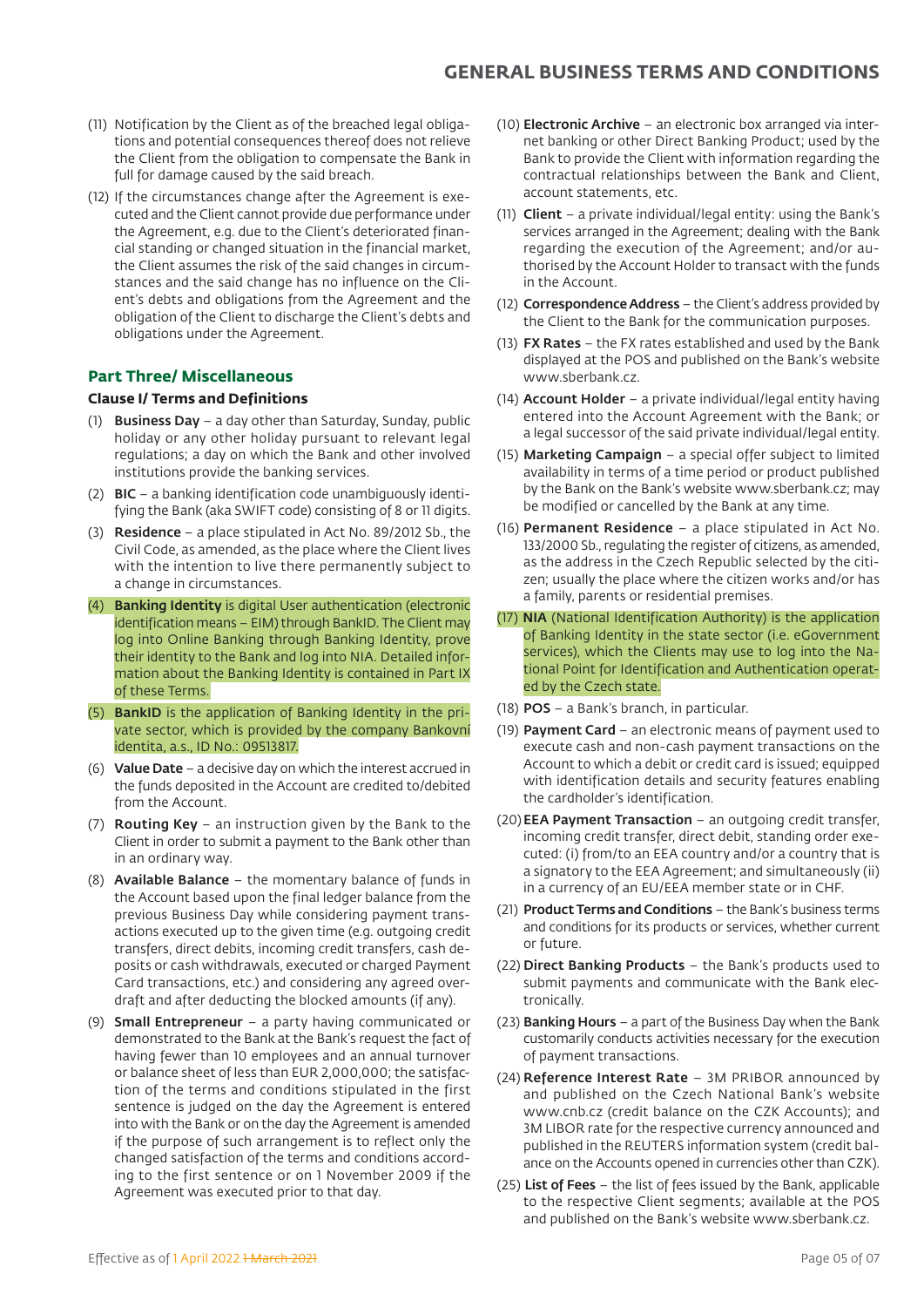- (26) Agreement any arrangement between the Bank and the Client establishing/amending/terminating a contractual relationship between the Bank and the Client (including agreements for financial services).
- (27) Account Agreement an Agreement under which the Account is opened and maintained by the Bank for the Account Holder.
- (28) Payment Services Agreement any Agreement under which the Payment Services are provided (account maintenance, debit card services, credit card services).
- (29) Consumer any private individual having executed the Agreement with the Bank or otherwise dealing with the Bank outside employment/business activities.
- (30) Token a security device used to identify the respective user and authorise non-cash payment transactions and other requests submitted via internet banking or other Direct Banking Products.
- (31) Payment Instructions
	- a) SHA the fees of the payer's bank are paid the by payer; the fees of the beneficiary's bank/correspondent banks (if any) are paid by the beneficiary;
	- b) OUR all fees are paid by the payer (the beneficiary receives the payment in full); and
	- c) BEN all fees are paid by the beneficiary (the beneficiary receives the amount less the charges of the payer's bank, beneficiary's and correspondent banks).
- (32) Account an account, whether current or savings, opened with Bank used to execute payment transactions.
- (33) Basic Account a basic payment account under the Payment Systems Act opened by the Bank for the Consumer legally staying in any EU Member State as stipulated in the Payment Systems Act; opened in CZK; regulated by the Account-related provisions unless stipulated otherwise.
- (34) Payment Systems Act Act No. 370/2017 Sb., regulating payments, as amended.

# **Clause II/ Agreements**

- (1) The Agreement is executed as agreed by and between the Bank and the Client during Agreement arrangements; at the Bank's branches, via the internet, following an authorised payment, via telephone, via ATM, by post, via the Bank's sales representatives or as specified in the Bank's offer.
- (2) The Agreement executed other than in writing is deemed to have the content stipulated in the valid, unconditionally accepted offer with subsequent confirmation in writing not having any influence on its content. Signatures attached to contracts, agreements and other documents on Bank's behalf may be replaced with digital or mechanical means (for instance, a scanned signature or seal).
- (3) The Payment Services Agreement may and can be amended by the Bank. In amending the Agreement, the Bank may propose to replace a previously offered product with a new one of the same type, whilst not worsening the Client's position or the product terms and conditions. The amendments may and can be accepted/rejected by the Client as stipulated in Clause III hereof.
- (4) The method selected by the Client as regards the distribution of annexes to the Agreement and other documents (if any) applies also to the distribution of the Agreement and other documents relating to the products and services

arranged by the Client in the future (if feasible). If so enabled by the Bank, the said method may and can be changed by the Client upon a written notification delivered to the Bank.

## **Clause III/ Amendments**

- (1) Regarding the improvement of the Bank's services, business policy developments, amended legislation and/or changed situation in the financial/banking services market, the Bank may and can amend the Terms and Conditions, Product Terms and Conditions, Bank Complaints Procedure and List of Fees; and propose, in particular, amended methods of executing, amending and terminating the Agreements, amended communication rules, amended terms and conditions for individual financial services, amended proxy requirements, and amended duties to inform.
- (2) Information as to the amendments is displayed at the POS and published on the Bank's www.sberbank.cz at least one month before the same are to take effect as regards the amendments to:
	- a) Business Terms and Conditions for Investment Services;
	- b) Business Terms and Conditions for Securities Investment Services;
	- c) Business Terms and Conditions for Deposit Notes;
	- d) Business Terms and Conditions for Time Deposits;
	- e) Loan Terms and Conditions for Overdraft Facilities;
	- f) Loan Terms and Conditions for Consumer Loans;
	- g) General Loan Terms and Conditions for Non-Entrepreneurs;
	- h) General Loan Terms and Conditions for Entrepreneurs;
	- i) Loan Terms and Conditions for Small and Medium-Sized Enterprises; and
	- j) Claims Code,

and at least two months before the amendments are to take effect as regards the amendments to other documents.

Information as to the amendments is communicated by the Bank within the same time limits also via internet banking or other Direct Banking Products/Electronic Archive or by sending e-mail; or is included into the respective account statement sent by post. In the notification, the Client is notified by the Bank as of the rejection-related consequences and of the option to terminate the Agreement as stipulated herein.

- (3) If the Client does not reject the proposed amendments at the latest one Business Day before the amendments are to take effect, the amendments become binding on both parties.
- (4) If the Client does not agree with the amended Terms and Conditions, Product Terms and Conditions, Claims Code and/or List of Fees, the Client may and can refuse the amendments in writing and terminate the respective Agreement before the respective amendments are to take effect. The Payment Services Agreement is deemed terminated at the moment the respective notice of termination is delivered to the Bank. Other Agreements amended by the proposed amendments are deemed terminated upon the lapse of the one-month period of notice commencing at